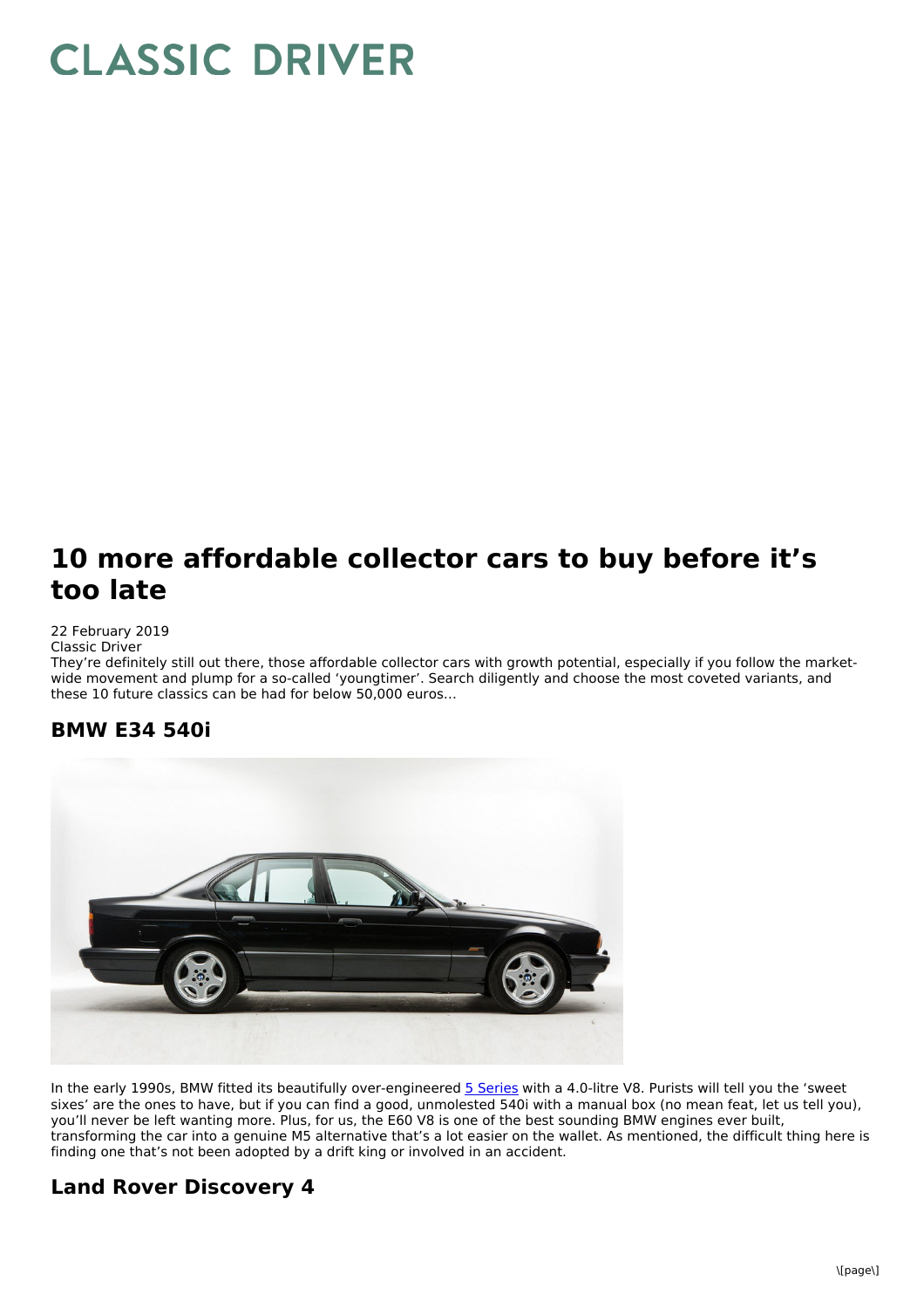

Back at the beginning of the year when we asked various experts from the collector car world which cars they'd be coveting in 2019, several of them actually told us the ultra-practical fourth-generation Land Rover [Discovery](https://www.classicdriver.com/en/cars/land-rover/discovery?brand=171&make=171&search_type=advanced&model=1478&page=1). Apparently, British dealers, in particular, share an affinity for the SUV, which effortlessly blends Land Rover's old-school ruggedness with modern design and sophistication. Choose the most recent example you can afford, ideally with no gaps in the service history – neglect is the key factor to avoid here if you want a Disco that'll last for years, both on the road and off it.

#### **Porsche 996**



If you can get over the googly eyes and the fact purists will forever deem it the runt of the litter, the[Porsche](https://www.classicdriver.com/en/cars/porsche/911-996-carrera-1998-2006?brand=209&make=209&search_type=advanced&model=3024) 996 is a brisk, brilliant, and bona fide 911. It's an affordable one at the moment, too – solid Carreras can be found for around 25,000 euros, while the more desirable Carrera 4Ss and Turbos are closer to 50,000. Porsche rewrote the formula with the 996 and, God forbid, consigned the iconic air-cooled flat-six to the history books. But it was still a head-turning sports car that would raise the pulse of even the keenest of drivers today. Treading the line between old-school character and modern performance, the 996 is a car that if you do your homework and choose the right one, you could genuinely use every day. We'd plump for a manual, post-facelift Carrera 2 with solid annual service history.

#### **Audi B7 S4/RS4**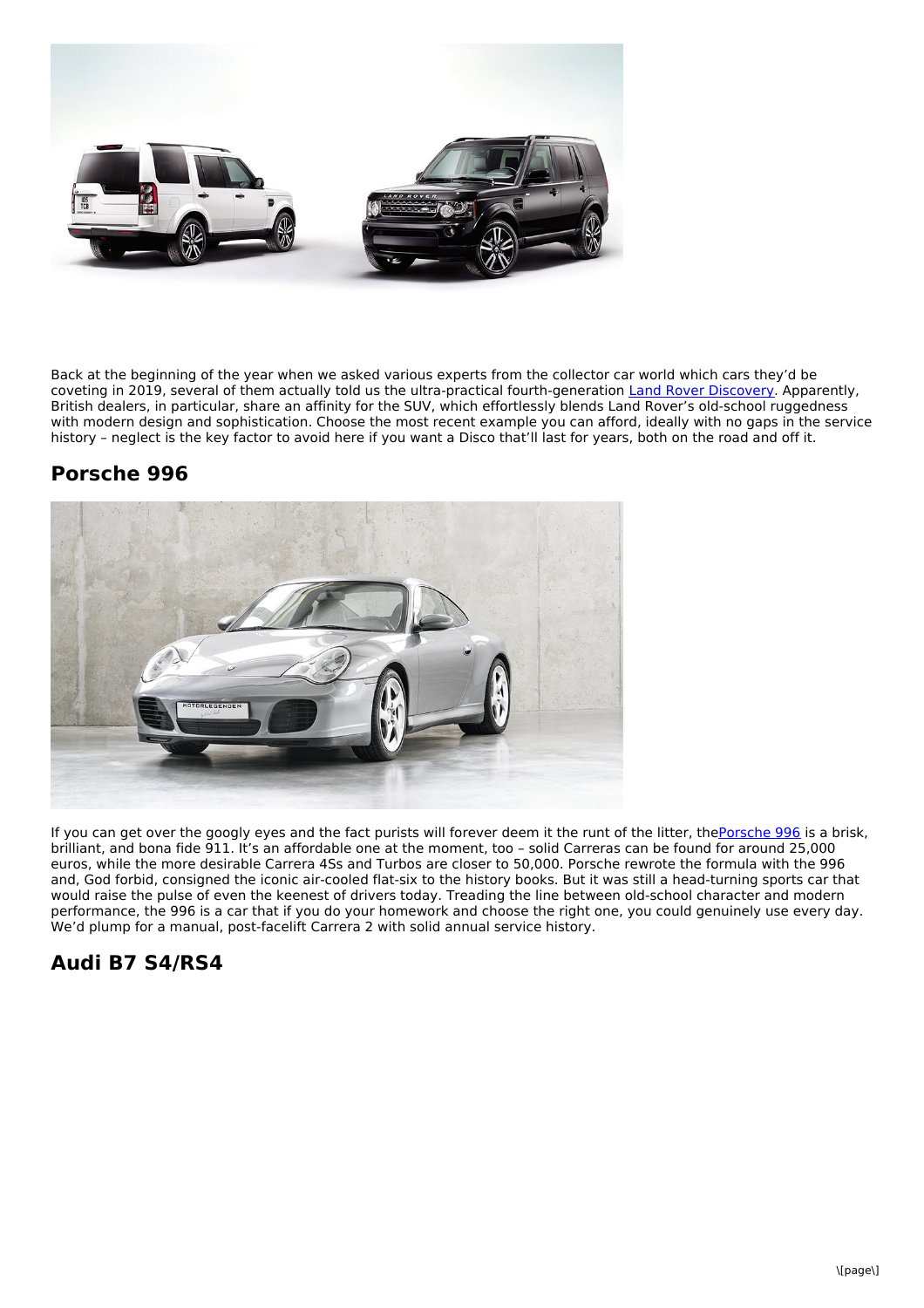

There are sharper noughties saloons out there, but the B7-generation Audi S4 is a fantastic package – handsome, abundantly powerful, and truly comfortable. Choose a manual Avant and you've got a proper V8 sports car in which you can lug the family and the dog around. And they're certainly not going to get any cheaper than they are now. If your budget is a little larger, it's probably safe to say the same of the hotter 420HP [RS4](https://www.classicdriver.com/en/cars/audi/rs-4?search_type=advanced&make=112&model=2042) – 20,000 euros will buy you a good one. You'll need deep pockets to keep it in fine fettle, but that's a hell of a lot of car for the money.

### **Aston Martin DB7 Vantage Volante**



Ford, Jaguar, and the legendary British racing driver and privateer Tom Walkinshaw. If it weren't for those three names, the [DB7](https://www.classicdriver.com/en/cars/aston-martin/db7-vantage-1999-2003?brand=110&make=110&search_type=advanced&model=2434&page=1) would certainly have never become the sensational Grand Tourer it proved to be, let alone the modern saviour of Aston Martin. For the price of a generously specified new 'hot hatch', you could be cruising the continent in a brawny and desperately elegant drop-top DB7. Naturally, the six-cylinder cars are cheaper to maintain and were, bizarrely, better rustproofed than the V12s. But then there's no substitute for the majestic and awe-inspiring pull of the twelve-cylinder engine, particularly while covering larger ground. Perhaps more so than any other car on this list, research is essential.

#### **Mini Cooper S**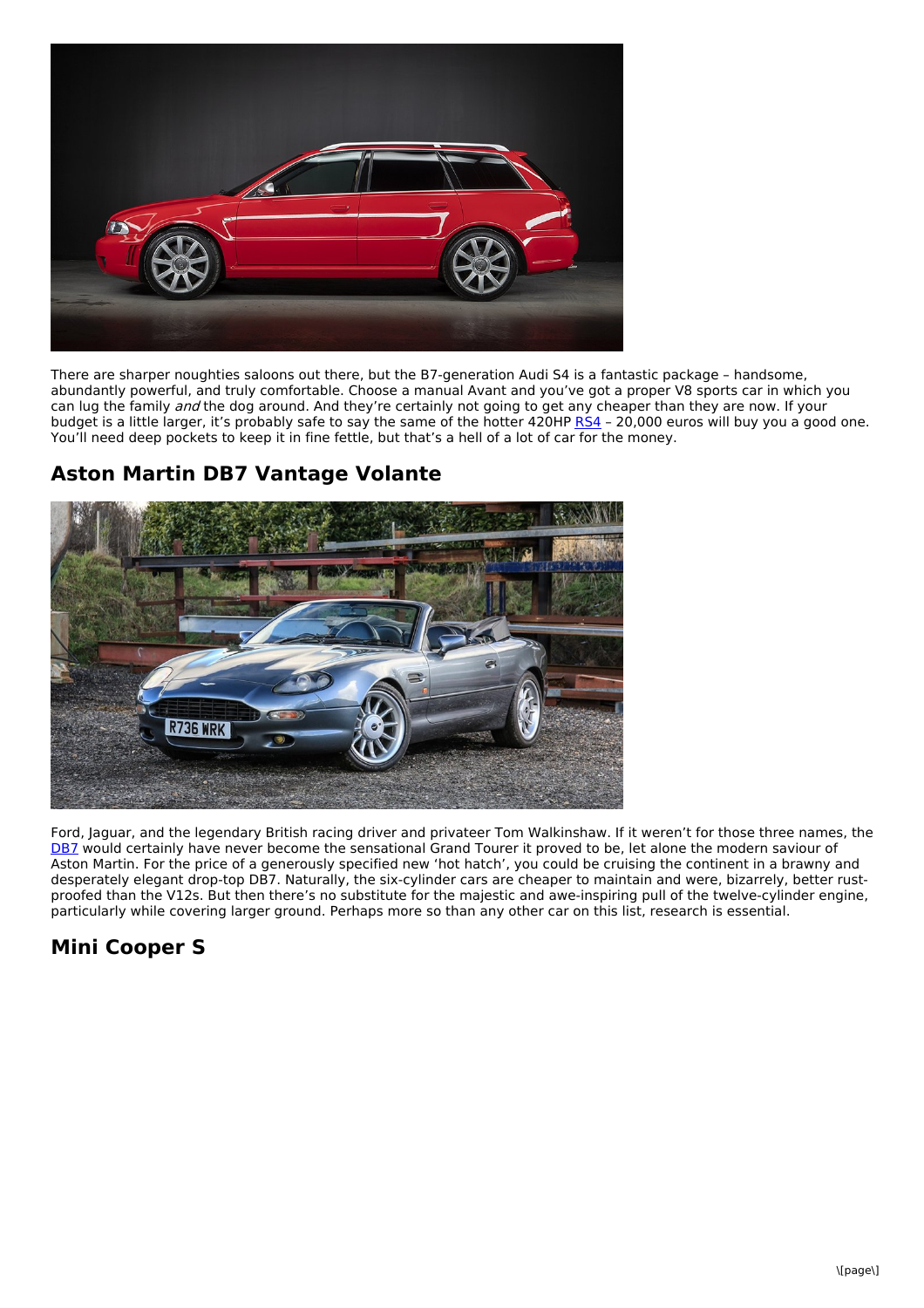

The original 'new' [Mini](https://www.classicdriver.com/en/cars/mini?search_type=advanced&make=1118&page=1) was flawed in so many ways - its ride was bone-jarring, its cabin cramped, and its engine prone to go bang. But there's no denying the R53 Cooper S is still the best of the bunch, its supercharged 1.6-litre engine, stiff chassis, and quick, direct steering making for a genuinely fun miniature sports car. Common issues are well documented so do your research and buy the best you can afford. You'll be hard pushed to find an everyday car that offers more smiles-per-mile for the same price.

#### **Alfa Romeo SZ**



Now, the Alfa [Romeo](https://www.classicdriver.com/en/cars/alfa-romeo/sz-coupe-1755?search_type=advanced&make=107&model=1755) SZ is admittedly a car you'll currently struggle to find for much below 50,000 euros. But given that Zagato celebrates its centenary this year and the quirky Italian coupé boasts all the credentials of a sure-fire future classic, we thought we'd bend the rules to include it. Just 1,000 SZs were built, making it a hell of a lot rarer than many of the other cars listed here, and utilised the underpinnings of the 75, motorsport-derived suspension, and Alfa's strong and fabulous-sounding V6. Sure, from an aesthetic point of view you might think it's the monster it was famously nicknamed. But who wants to drive a car that raises no questions? Collectable Zagatos big and small are in the limelight this year, and we wonder how long it will be before *Il Mostro* joins the value leagues of some of its more exotic Milanese brethren.

#### **Jaguar XJR**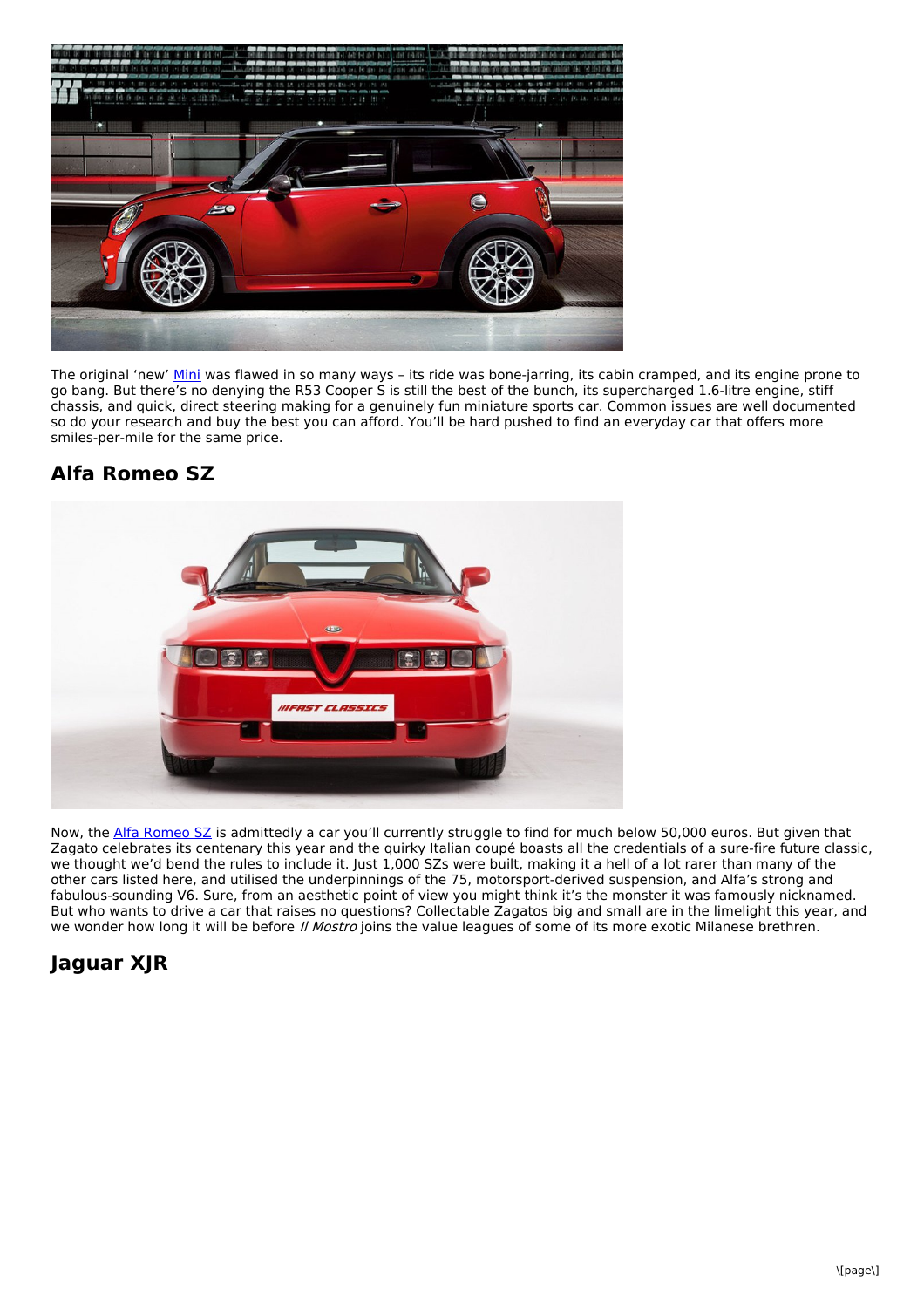

A regal land-barge that raises only the question of which rung of the Royal family you sit on, the noughtie[sJaguar](https://www.classicdriver.com/en/cars/jaguar/xjr-1996-2008?brand=165&make=165&search_type=advanced&model=7829) XJR is a supremely powerful and luxurious saloon that 15 years ago, would have cost you north of 80,000 euros. Today, you can pick a good one up for a quarter of that. Unbeknownst to many, who were miffed by the car's traditional styling, the modern-era XJR was actually very advanced, utilising an aluminium monocoque that rendered the car both drastically lighter and stiffer than its predecessor. Fortunately, the XJR was a reliable car, so don't be put off by higher-mileage examples if they've been regularly serviced.



**Mercedes-Benz E60 AMG**

One of our all-time favourite 'sleeper' sports cars and quite possibly one of the coolest ever automotive wolves in sheep's clothing, the Porsche-built [Mercedes-Benz](https://www.classicdriver.com/en/cars/mercedes-benz/e-class?brand=189&make=189&search_type=advanced&model=4957) E500 was a B-2 Stealth Bomber for the road. Did you know that towards the end of the car's life, AMG enlarged the W124 super saloon's V8 engine to 6.0 litres, fitted a better gearbox, updated the styling in line with the rest of the model range, and whacked an E60 badge on the boot lid. The result was billed as 'The Drastic Satan of Mercedes-Benz' – a 400bhp E Class that would comfortably show its heels to BMW's M5 or the Lotus Carlton. Similarly to the Alfa Romeo, you're going to be hard-pushed to find one for below 50,000 euros, especially considering fewer than 150 E60s were built. But with the market herding towards these rare 'youngtimers', this could be your last chance to get your hands on this undisputed modern classic before values truly skyrocket.

#### **Volkswagen Corrado VR6**